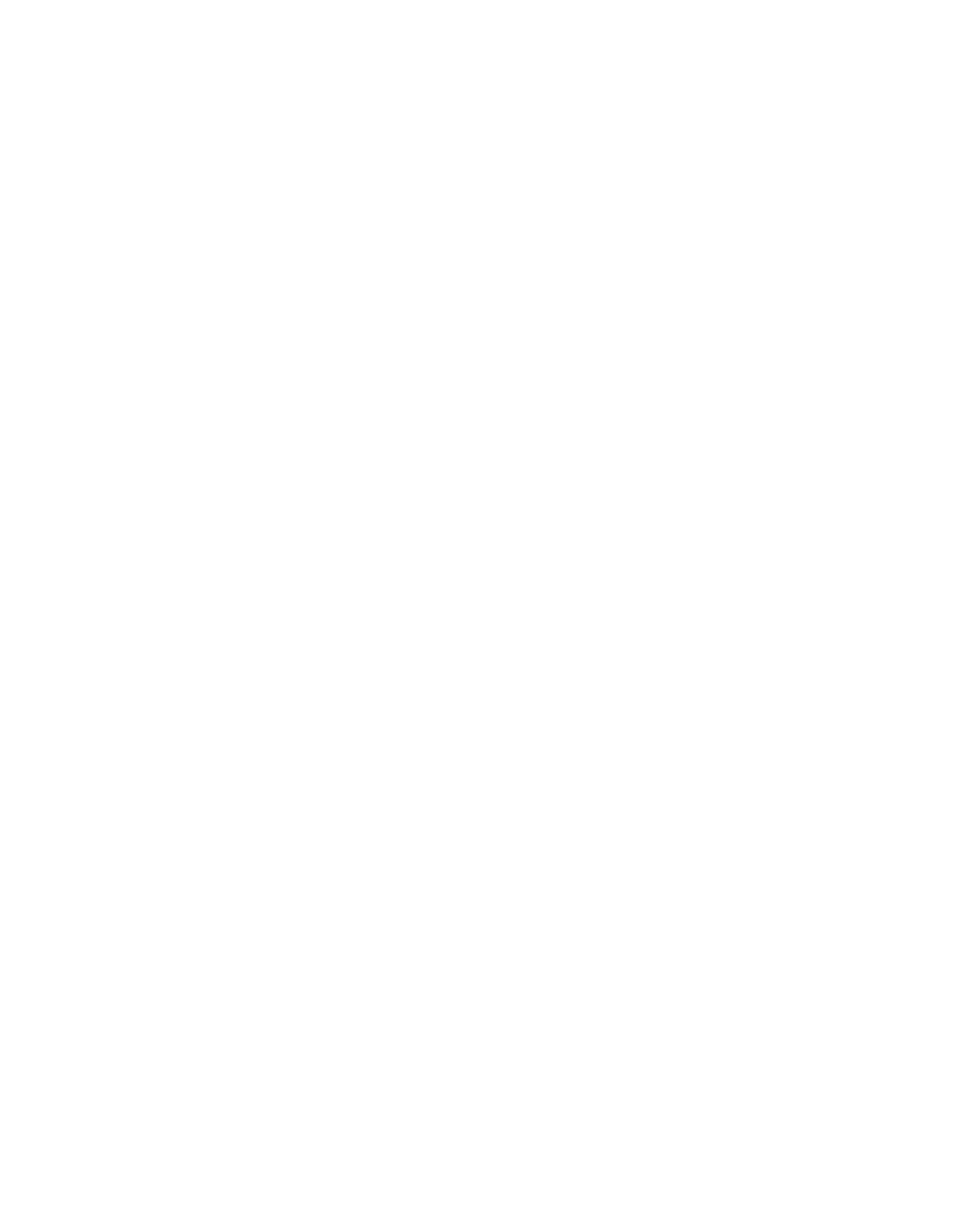### Proposed Constitutional Amendment to be voted on August 30, 2016

Proposed constitutional amendments No. 1, No. 2, No. 3, and No. 5 will appear on the November 8, 2016 General Election Ballot

Words underlined are additions; words stricken are deletions.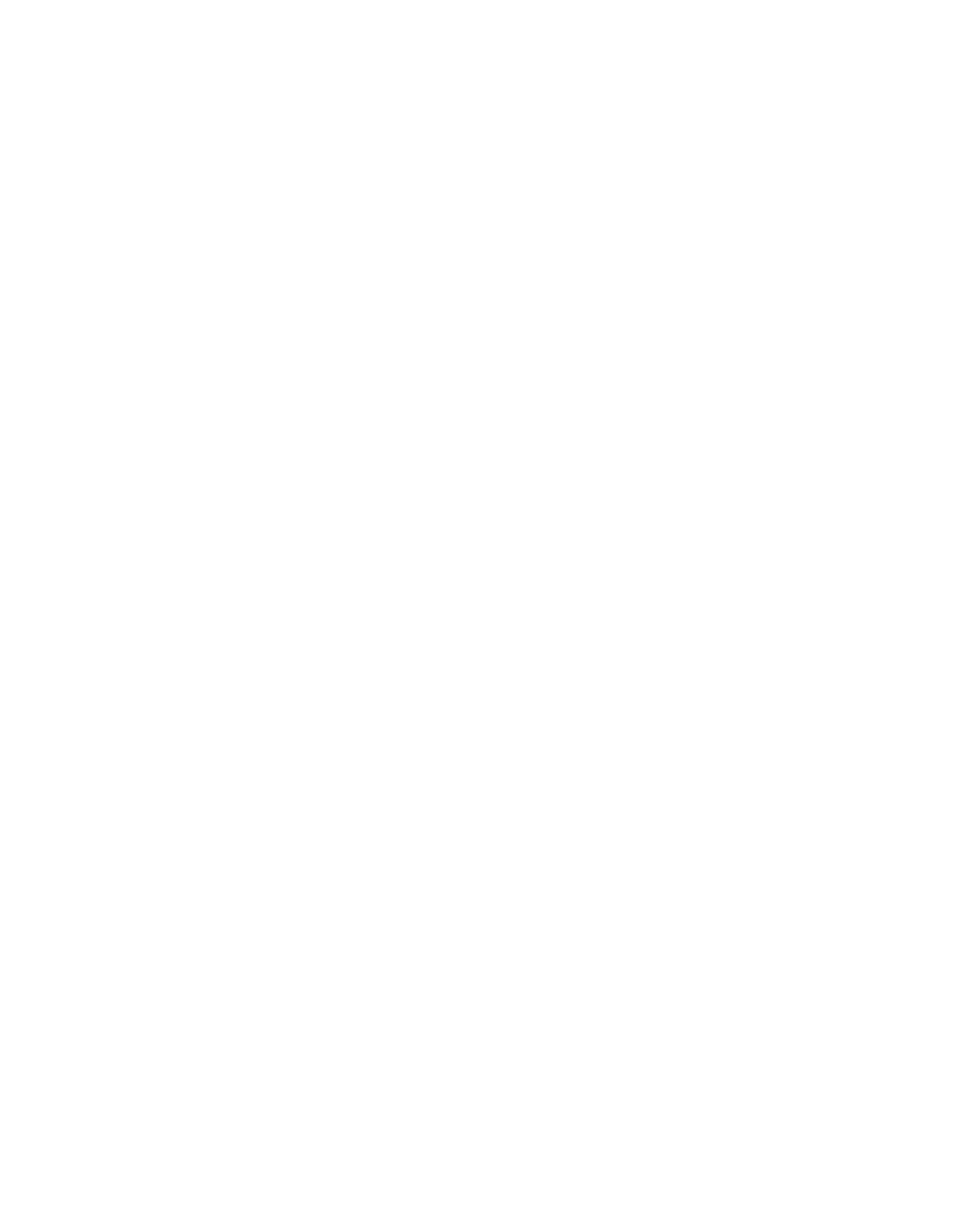#### **NO. 4 CONSTITUTIONAL AMENDMENT ARTICLE VII, SECTIONS 3 AND 4 ARTICLE XII, SECTION 34 (LEGISLATIVE)**

#### **Ballot Title:**

Solar Devices or Renewable Energy Source Devices; Exemption From Certain Taxation and Assessment

#### **Ballot Summary:**

Proposing an amendment to the State Constitution to authorize the Legislature, by general law, to exempt from ad valorem taxation the assessed value of solar or renewable energy source devices subject to tangible personal property tax, and to authorize the Legislature, by general law, to prohibit consideration of such devices in assessing the value of real property for ad valorem taxation purposes. This amendment takes effect January 1, 2018, and expires on December 31, 2037.

#### **Full Text:**

#### ARTICLE VII FINANCE AND TAXATION

SECTION 3. Taxes; exemptions.— (a) All property owned by a municipality and used exclusively by it for municipal or public purposes shall be exempt from taxation. A municipality, owning property outside the municipality, may be required by general law to make payment to the taxing unit in which the property is located. Such portions of property as are used predominantly for educational, literary, scientific, religious or charitable purposes may be exempted by general law from taxation.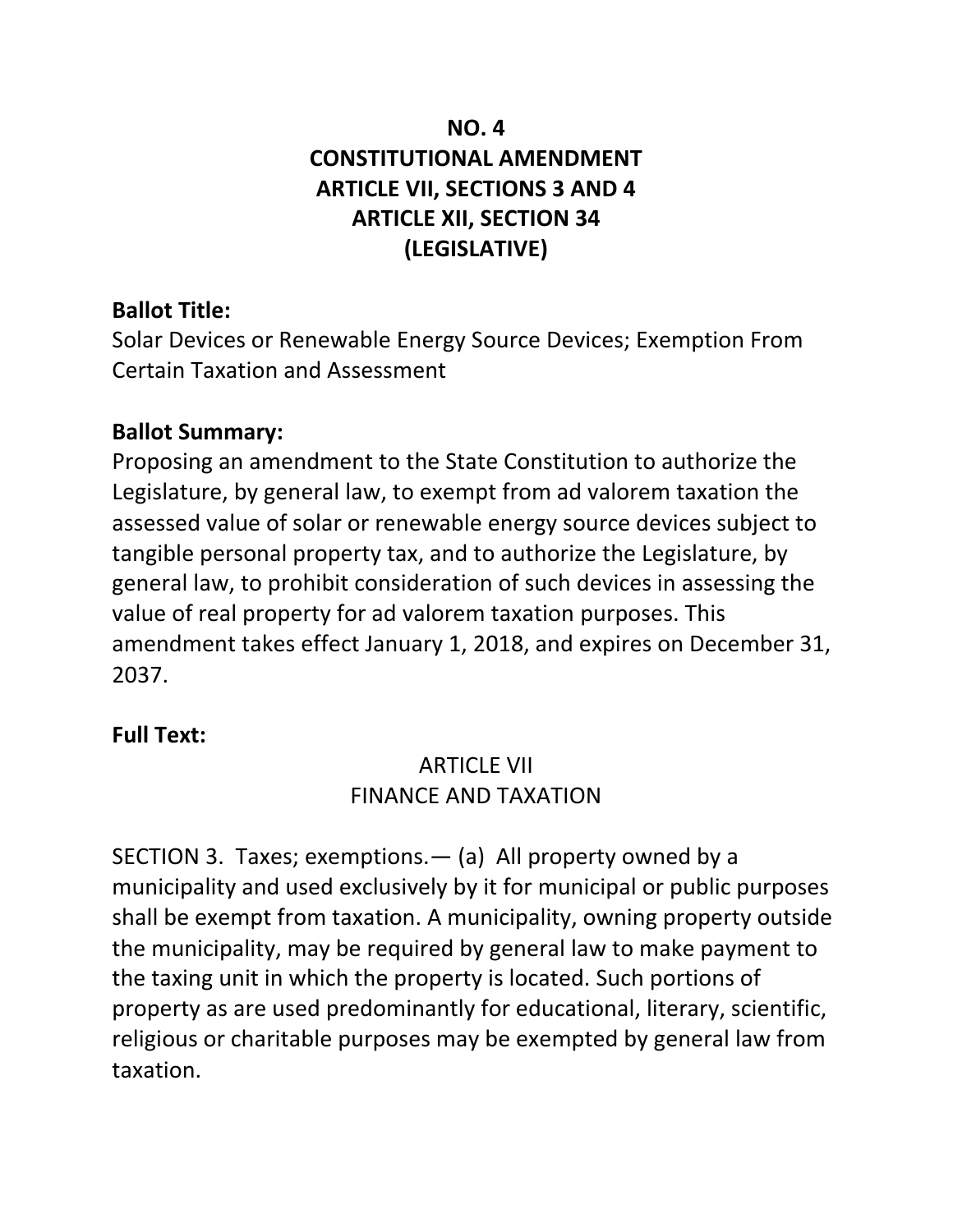(b) There shall be exempt from taxation, cumulatively, to every head of a family residing in this state, household goods and personal effects to the value fixed by general law, not less than one thousand dollars, and to every widow or widower or person who is blind or totally and permanently disabled, property to the value fixed by general law not less than five hundred dollars.

(c) Any county or municipality may, for the purpose of its respective tax levy and subject to the provisions of this subsection and general law, grant community and economic development ad valorem tax exemptions to new businesses and expansions of existing businesses, as defined by general law. Such an exemption may be granted only by ordinance of the county or municipality, and only after the electors of the county or municipality voting on such question in a referendum authorize the county or municipality to adopt such ordinances. An exemption so granted shall apply to improvements to real property made by or for the use of a new business and improvements to real property related to the expansion of an existing business and shall also apply to tangible personal property of such new business and tangible personal property related to the expansion of an existing business. The amount or limits of the amount of such exemption shall be specified by general law. The period of time for which such exemption may be granted to a new business or expansion of an existing business shall be determined by general law. The authority to grant such exemption shall expire ten years from the date of approval by the electors of the county or municipality, and may be renewable by referendum as provided by general law.

(d) Any county or municipality may, for the purpose of its respective tax levy and subject to the provisions of this subsection and general law, grant historic preservation ad valorem tax exemptions to owners of historic properties. This exemption may be granted only by ordinance of the county or municipality. The amount or limits of the amount of this exemption and the requirements for eligible properties must be specified by general law. The period of time for which this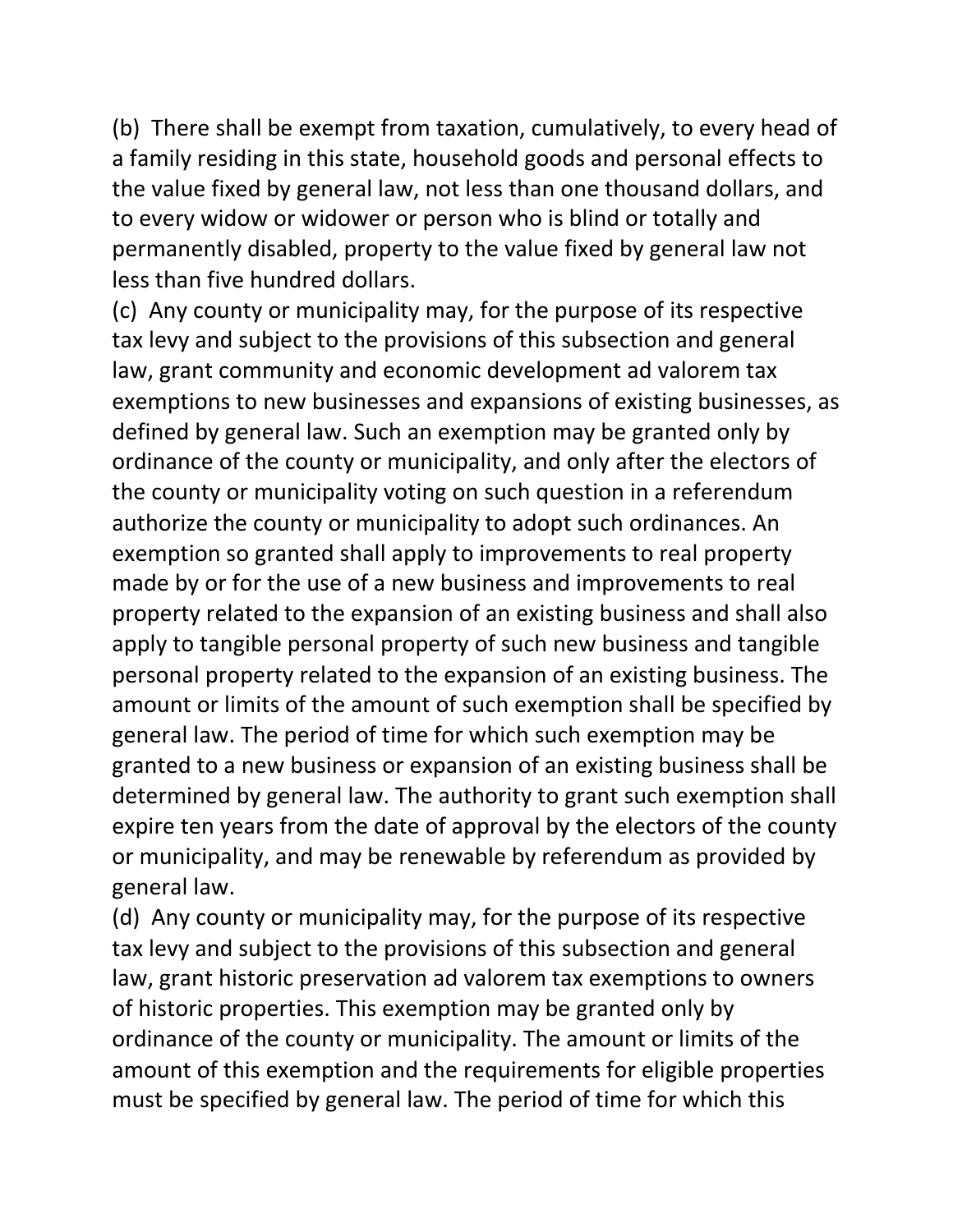exemption may be granted to a property owner shall be determined by general law.

(e) By general law and subject to conditions specified therein:,

(1) Twenty-five thousand dollars of the assessed value of property subject to tangible personal property tax shall be exempt from ad valorem taxation.

(2) The assessed value of solar devices or renewable energy source devices subject to tangible personal property tax may be exempt from ad valorem taxation, subject to limitations provided by general law. (f) There shall be granted an ad valorem tax exemption for real property dedicated in perpetuity for conservation purposes, including real property encumbered by perpetual conservation easements or by other perpetual conservation protections, as defined by general law. (g) By general law and subject to the conditions specified therein, each person who receives a homestead exemption as provided in section 6 of this article; who was a member of the United States military or military reserves, the United States Coast Guard or its reserves, or the Florida National Guard; and who was deployed during the preceding calendar year on active duty outside the continental United States, Alaska, or Hawaii in support of military operations designated by the legislature shall receive an additional exemption equal to a percentage of the taxable value of his or her homestead property. The applicable percentage shall be calculated as the number of days during the preceding calendar year the person was deployed on active duty outside the continental United States, Alaska, or Hawaii in support of military operations designated by the legislature divided by the number of days in that year.

SECTION 4. Taxation; assessments.—By general law regulations shall be prescribed which shall secure a just valuation of all property for ad valorem taxation, provided:

(a) Agricultural land, land producing high water recharge to Florida's aquifers, or land used exclusively for noncommercial recreational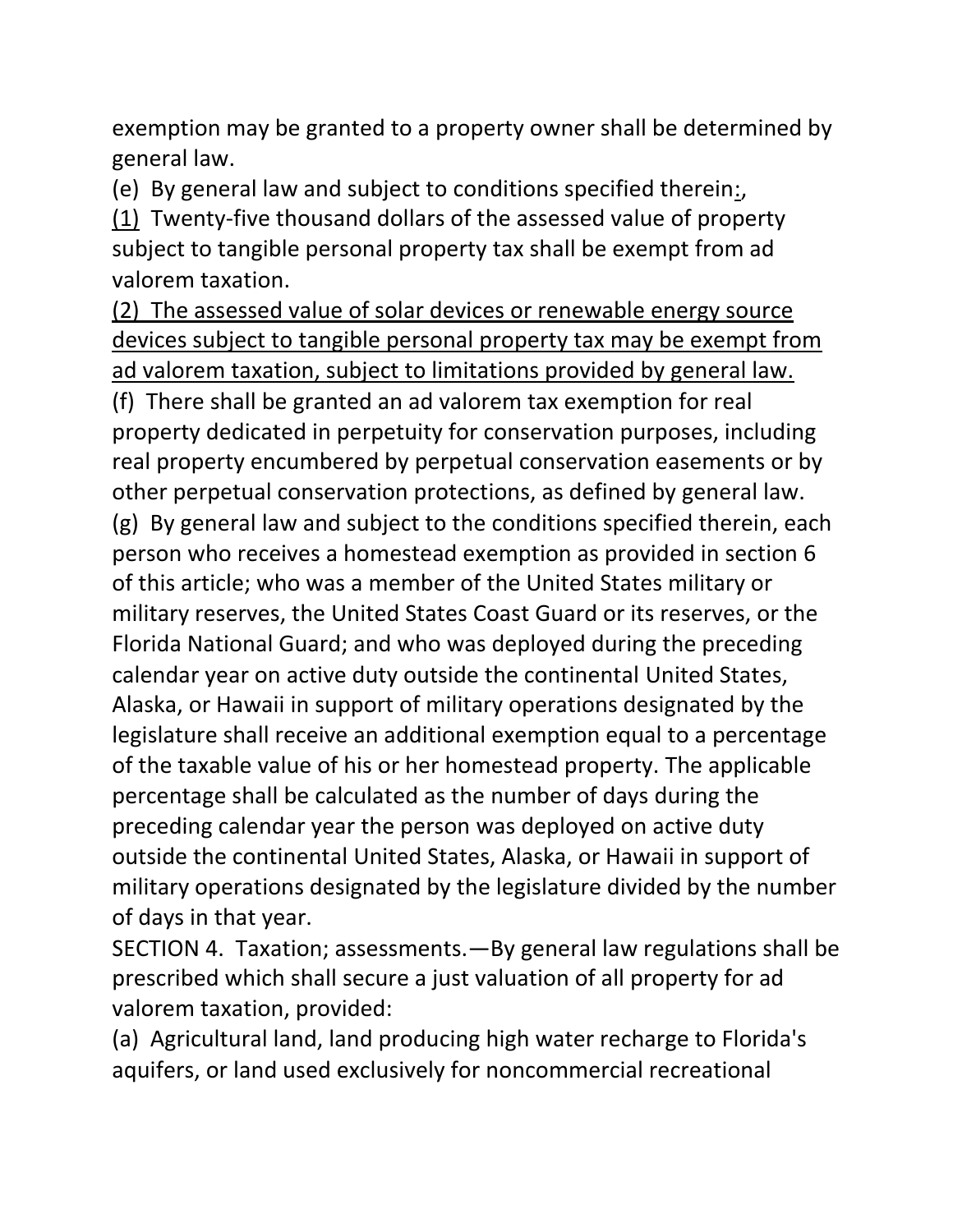purposes may be classified by general law and assessed solely on the basis of character or use.

(b) As provided by general law and subject to conditions, limitations, and reasonable definitions specified therein, land used for conservation purposes shall be classified by general law and assessed solely on the basis of character or use.

(c) Pursuant to general law tangible personal property held for sale as stock in trade and livestock may be valued for taxation at a specified percentage of its value, may be classified for tax purposes, or may be exempted from taxation.

(d) All persons entitled to a homestead exemption under Section 6 of this Article shall have their homestead assessed at just value as of January 1 of the year following the effective date of this amendment. This assessment shall change only as provided in this subsection.

(1) Assessments subject to this subsection shall be changed annually on January 1st of each year; but those changes in assessments shall not exceed the lower of the following:

a. Three percent (3%) of the assessment for the prior year.

b. The percent change in the Consumer Price Index for all urban consumers, U.S. City Average, all items 1967=100, or successor reports for the preceding calendar year as initially reported by the United States Department of Labor, Bureau of Labor Statistics.

(2) No assessment shall exceed just value.

(3) After any change of ownership, as provided by general law, homestead property shall be assessed at just value as of January 1 of the following year, unless the provisions of paragraph (8) apply. Thereafter, the homestead shall be assessed as provided in this subsection.

(4) New homestead property shall be assessed at just value as of January 1st of the year following the establishment of the homestead, unless the provisions of paragraph (8) apply. That assessment shall only change as provided in this subsection.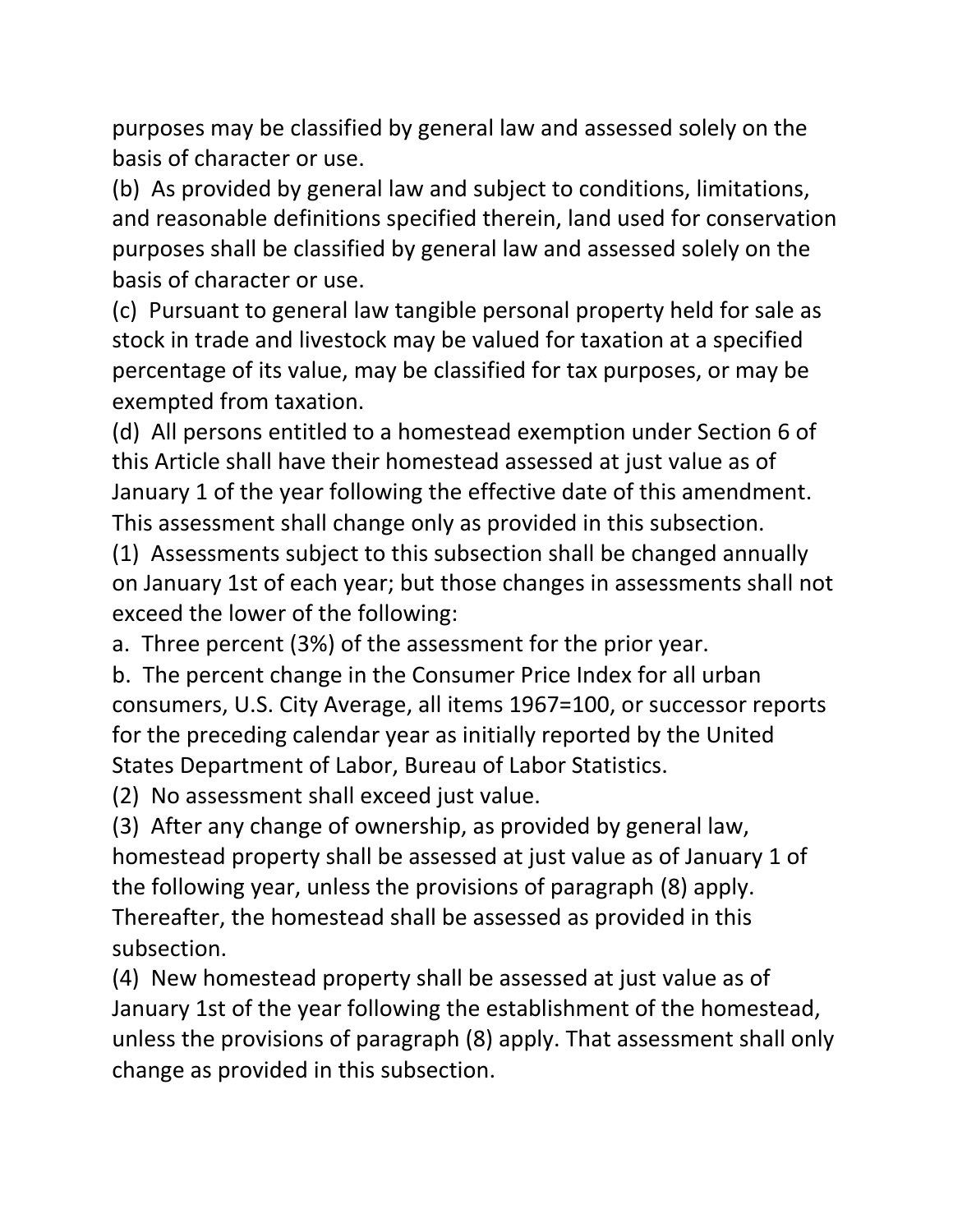(5) Changes, additions, reductions, or improvements to homestead property shall be assessed as provided for by general law; provided, however, after the adjustment for any change, addition, reduction, or improvement, the property shall be assessed as provided in this subsection.

(6) In the event of a termination of homestead status, the property shall be assessed as provided by general law.

(7) The provisions of this amendment are severable. If any of the provisions of this amendment shall be held unconstitutional by any court of competent jurisdiction, the decision of such court shall not affect or impair any remaining provisions of this amendment. (8)a. A person who establishes a new homestead as of January 1, 2009, or January 1 of any subsequent year and who has received a homestead exemption pursuant to Section 6 of this Article as of January 1 of either of the two years immediately preceding the establishment of the new homestead is entitled to have the new homestead assessed at less than just value. If this revision is approved in January of 2008, a person who establishes a new homestead as of January 1, 2008, is entitled to have the new homestead assessed at less than just value only if that person received a homestead exemption on January 1, 2007. The assessed value of the newly established homestead shall be determined as follows:

1. If the just value of the new homestead is greater than or equal to the just value of the prior homestead as of January 1 of the year in which the prior homestead was abandoned, the assessed value of the new homestead shall be the just value of the new homestead minus an amount equal to the lesser of \$500,000 or the difference between the just value and the assessed value of the prior homestead as of January 1 of the year in which the prior homestead was abandoned. Thereafter, the homestead shall be assessed as provided in this subsection.

2. If the just value of the new homestead is less than the just value of the prior homestead as of January 1 of the year in which the prior homestead was abandoned, the assessed value of the new homestead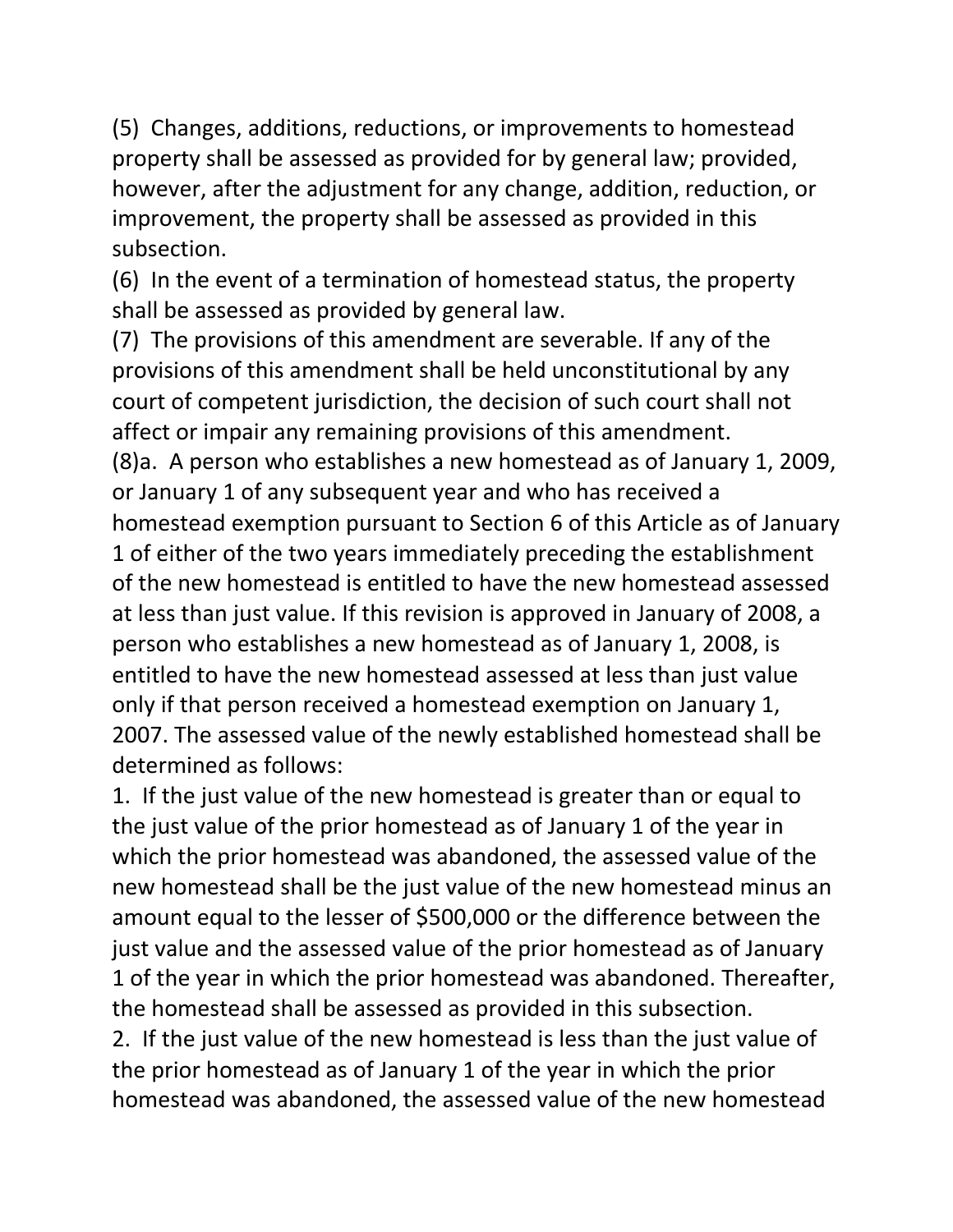shall be equal to the just value of the new homestead divided by the just value of the prior homestead and multiplied by the assessed value of the prior homestead. However, if the difference between the just value of the new homestead and the assessed value of the new homestead calculated pursuant to this sub-subparagraph is greater than \$500,000, the assessed value of the new homestead shall be increased so that the difference between the just value and the assessed value equals \$500,000. Thereafter, the homestead shall be assessed as provided in this subsection.

b. By general law and subject to conditions specified therein, the legislature shall provide for application of this paragraph to property owned by more than one person.

(e) The legislature may, by general law, for assessment purposes and subject to the provisions of this subsection, allow counties and municipalities to authorize by ordinance that historic property may be assessed solely on the basis of character or use. Such character or use assessment shall apply only to the jurisdiction adopting the ordinance. The requirements for eligible properties must be specified by general law.

(f) A county may, in the manner prescribed by general law, provide for a reduction in the assessed value of homestead property to the extent of any increase in the assessed value of that property which results from the construction or reconstruction of the property for the purpose of providing living quarters for one or more natural or adoptive grandparents or parents of the owner of the property or of the owner's spouse if at least one of the grandparents or parents for whom the living quarters are provided is 62 years of age or older. Such a reduction may not exceed the lesser of the following:

(1) The increase in assessed value resulting from construction or reconstruction of the property.

(2) Twenty percent of the total assessed value of the property as improved.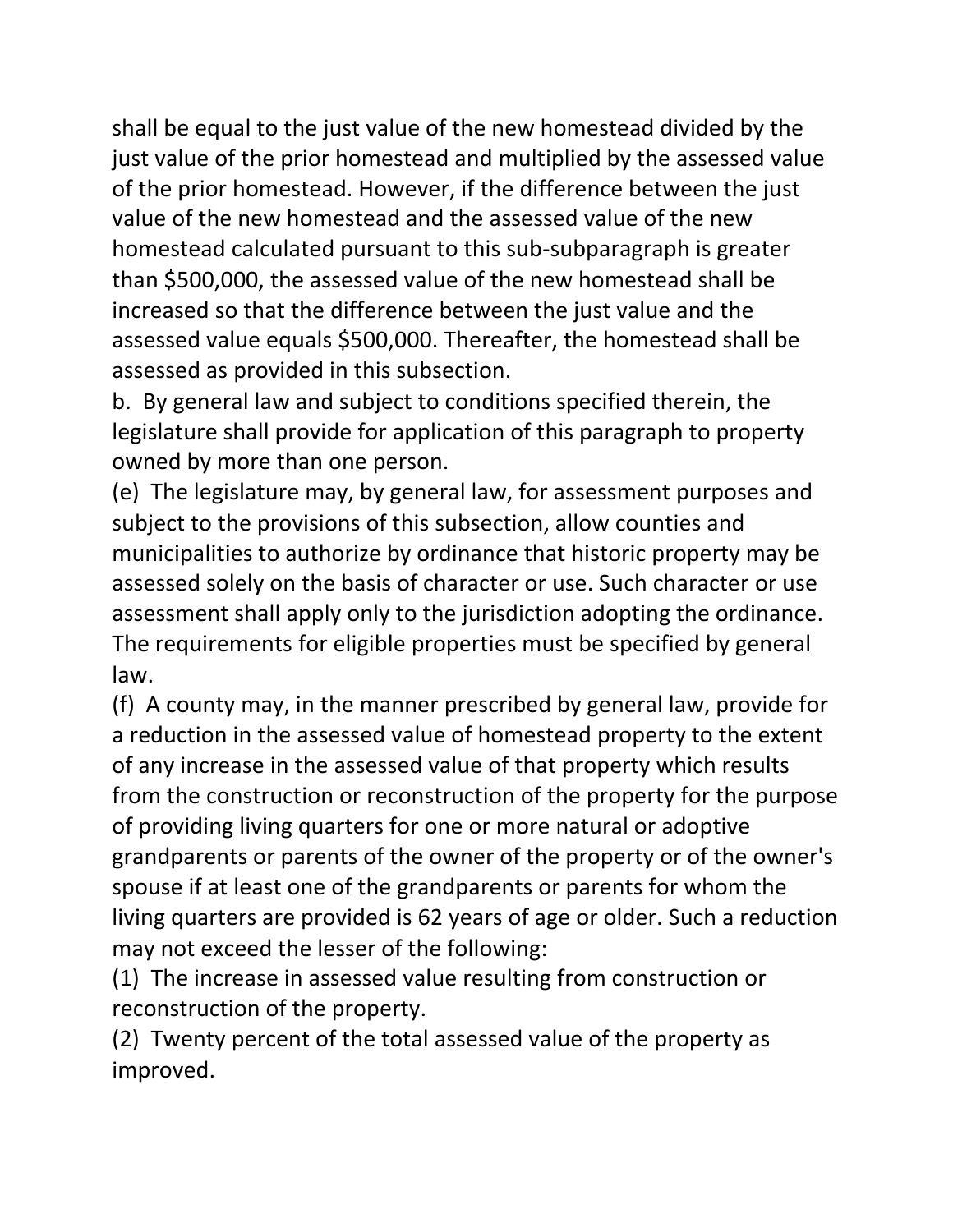(g) For all levies other than school district levies, assessments of residential real property, as defined by general law, which contains nine units or fewer and which is not subject to the assessment limitations set forth in subsections (a) through (d) shall change only as provided in this subsection.

(1) Assessments subject to this subsection shall be changed annually on the date of assessment provided by law; but those changes in assessments shall not exceed ten percent (10%) of the assessment for the prior year.

(2) No assessment shall exceed just value.

(3) After a change of ownership or control, as defined by general law, including any change of ownership of a legal entity that owns the property, such property shall be assessed at just value as of the next assessment date. Thereafter, such property shall be assessed as provided in this subsection.

(4) Changes, additions, reductions, or improvements to such property shall be assessed as provided for by general law; however, after the adjustment for any change, addition, reduction, or improvement, the property shall be assessed as provided in this subsection.

(h) For all levies other than school district levies, assessments of real property that is not subject to the assessment limitations set forth in subsections (a) through (d) and (g) shall change only as provided in this subsection.

(1) Assessments subject to this subsection shall be changed annually on the date of assessment provided by law; but those changes in assessments shall not exceed ten percent (10%) of the assessment for the prior year.

(2) No assessment shall exceed just value.

(3) The legislature must provide that such property shall be assessed at just value as of the next assessment date after a qualifying improvement, as defined by general law, is made to such property. Thereafter, such property shall be assessed as provided in this subsection.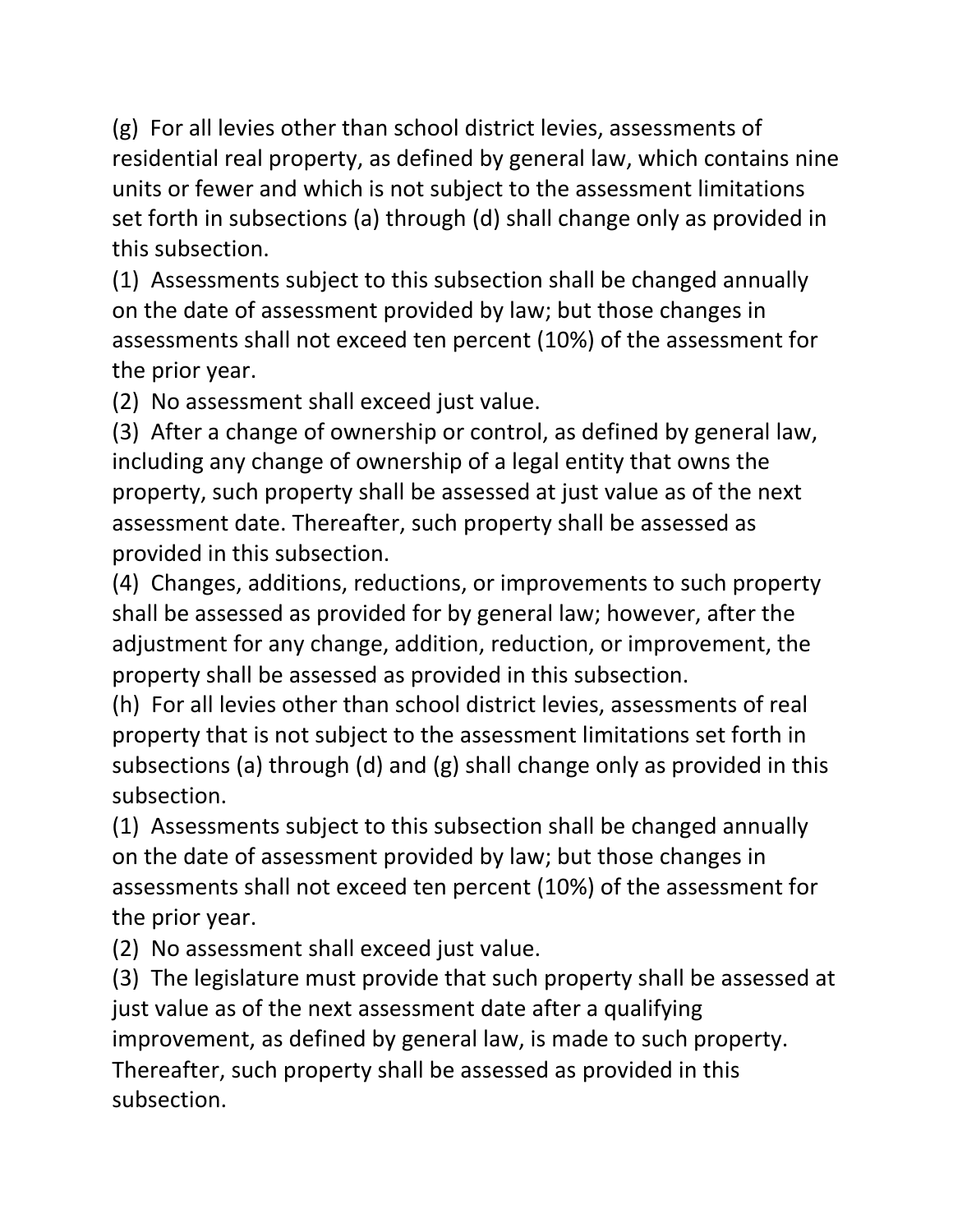(4) The legislature may provide that such property shall be assessed at just value as of the next assessment date after a change of ownership or control, as defined by general law, including any change of ownership of the legal entity that owns the property. Thereafter, such property shall be assessed as provided in this subsection.

(5) Changes, additions, reductions, or improvements to such property shall be assessed as provided for by general law; however, after the adjustment for any change, addition, reduction, or improvement, the property shall be assessed as provided in this subsection.

(i) The legislature, by general law and subject to conditions specified therein, may prohibit the consideration of the following in the determination of the assessed value of real property used for residential purposes:

(1) Any change or improvement to real property used for residential purposes made to improve for the purpose of improving the property's resistance to wind damage.

(2) The installation of a solar or renewable energy source device.

(j)(1) The assessment of the following working waterfront properties shall be based upon the current use of the property:

a. Land used predominantly for commercial fishing purposes.

b. Land that is accessible to the public and used for vessel launches into waters that are navigable.

c. Marinas and drystacks that are open to the public.

d. Water-dependent marine manufacturing facilities, commercial fishing facilities, and marine vessel construction and repair facilities and their support activities.

(2) The assessment benefit provided by this subsection is subject to conditions and limitations and reasonable definitions as specified by the legislature by general law.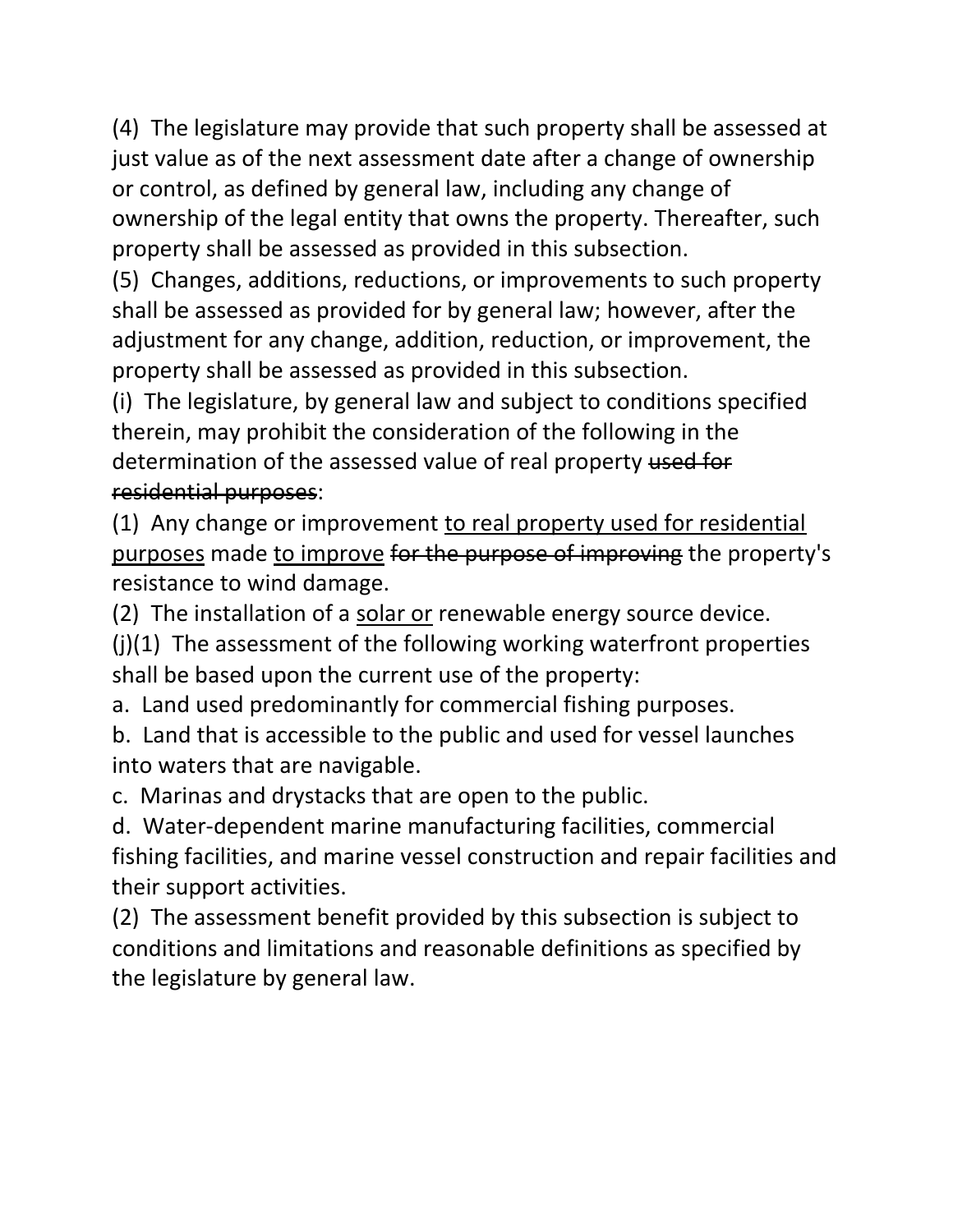#### ARTICLE XII **SCHEDULE**

SECTION 34. Solar devices or renewable energy source devices; exemption from certain taxation and assessment.—This section, the amendment to subsection (e) of Section 3 of Article VII authorizing the legislature, subject to limitations set forth in general law, to exempt the assessed value of solar devices or renewable energy source devices subject to tangible personal property tax from ad valorem taxation, and the amendment to subsection (i) of Section 4 of Article VII authorizing the legislature, by general law, to prohibit the consideration of the installation of a solar device or a renewable energy source device in determining the assessed value of real property for the purpose of ad valorem taxation shall take effect on January 1, 2018, and shall expire on December 31, 2037. Upon expiration, this section shall be repealed and the text of subsection (e) of Section 3 of Article VII and subsection (i) of Section 4 of Article VII shall revert to that in existence on December 31, 2017, except that any amendments to such text otherwise adopted shall be preserved and continue to operate to the extent that such amendments are not dependent upon the portions of text which expire pursuant to this section.